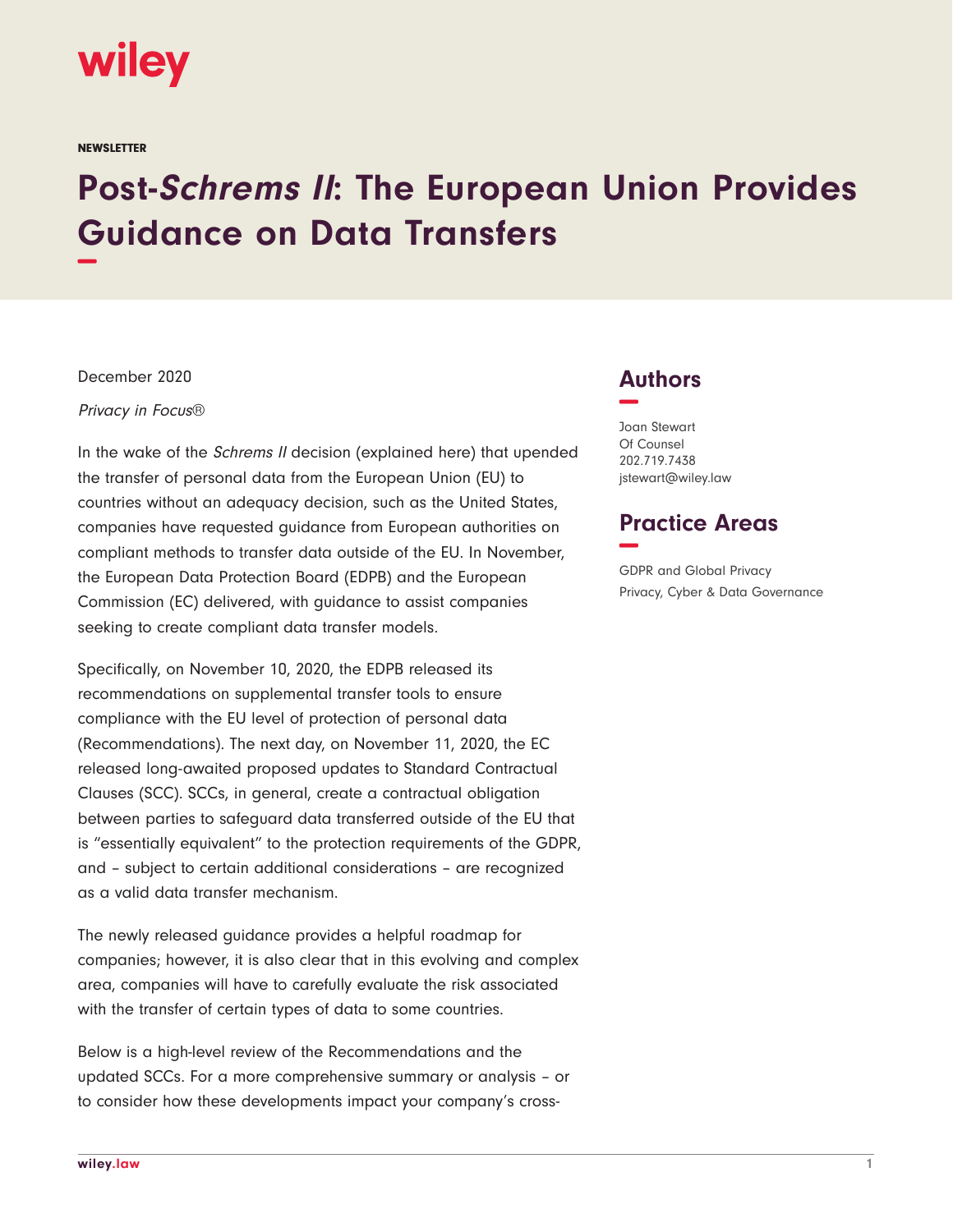border data transfers – do not hesitate to reach out to a member of our team.

#### **The Recommendations**

Schrems II acknowledged that SCCs could be a valid transfer mechanism but expressed concern that the local laws of the importing country could negate the safeguards meant to be provided by SCCs. Specifically, the Schrems II court cautioned entities that rely on SCCs to transfer data to these countries that they may need to take "supplemental measures" on a case-by-case basis to ensure the individual data subject's rights are honored. The court did not provide additional guidance on the use of supplemental measures, but rather delegated that task to the EDPB.

The Recommendations, among other things, provide the first concrete insight into what "supplemental measures" businesses should consider. The Recommendations advise that an exporter or importer must determine if the country receiving the data has laws or practices that could compromise the individual rights meant to be protected by the SCCs. Most commonly, this will be laws that allow for government surveillance of certain types of data.

If the receiving country has laws or regulations that may leave an individual's data without protection that is "essentially equivalent" to those provided by the GDPR, the businesses should consider supplementary measures. These measures should be customized for the type of data being transferred and the type of law or regulation that triggered the need for supplemental measures. The Recommendations caution that businesses should consider these measures on a case-by-case basis, not a one-size-fits-all approach.

Recommended supplemental measures include, but are not limited to:

- **Technical measures**, such as encryption, transferring pseudonymized data only, transfer to a protected recipient, and additional contractual measures.
- **Organizational steps**, such as internal policies and standards adopted voluntarily between contracting parties.
- **Internal Policies**, likely best suited to transfer between commonly owned companies, such as procedures to handle government requests for access to data and extensive training of relevant employees.
- **Transparency and Accountability**, such as by committing to document and record the government requests with the company's response and provide this information to the individual whose data was accessed.
- **Adoption of Standards and Best Practices**, such as adopting data security and privacy policy practices that follow EU certification methods or other international standards.

Importantly, the use of any supplemental measure must be evaluated by its effectiveness. For example, if a country prohibits a business from disclosing that it has received a government request for access to data – the transparency and accountability measures outlined above would not be effective. Accordingly, if your company is considering using a supplemental measure, it is important to perform a fact-specific analysis for